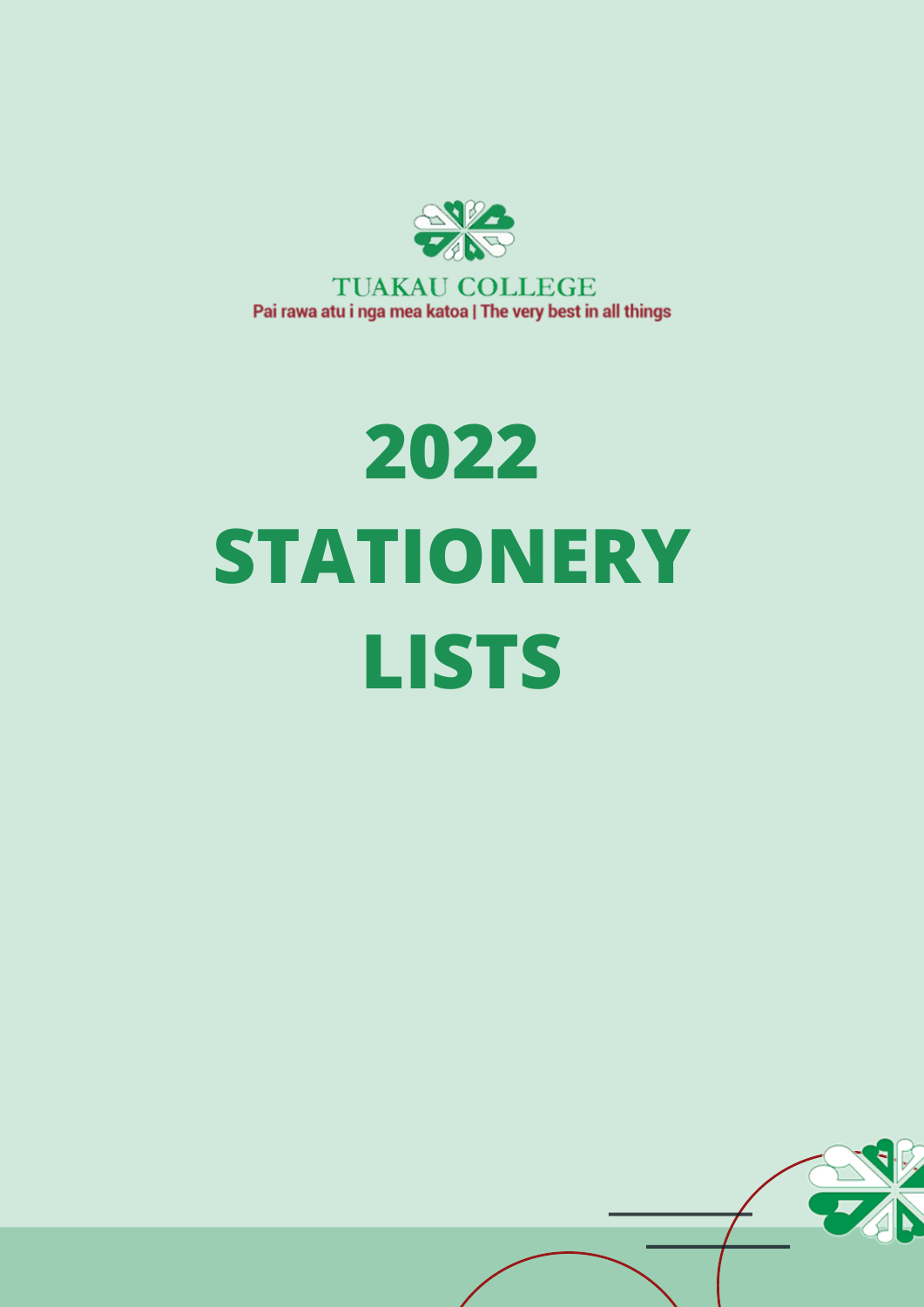## **TUAKAU COLLEGE YEAR 7, 2022**

*Stationery is to be purchased from outside sources, eg. Warehouse Stationery, Pukekohe Paper Plus, etc.*

- 3 1E5 Maths Exercise Books
- 11 1B5 Exercise Books (2 per Curriculum area)
- 2 Blue and Black pens
- 2 Red Pens
- 2 HB Pencils
- 1 Eraser
- 1 Pencil Sharpener
- 2 Large Glue Sticks
- 1 300mm Ruler
- 1 Set of Coloured Pencils/Twistable Crayons
- 1 200 Leaf Refill Pad
- 1 40 page A4 Clear File
- 1 Calculator
- 1 Compass
- 1 Protractor

**Art** ............................................. 1 A4 Clear File (20 pages)

**Physical Education** ................. PE Uniform, please refer to Note Number 2 (below)

**Te Reo Maaori** ......................... 1 1B5 Exercise Book

**Technology/Science** ................ 1 A4 Clear File (20 pages) Full covered shoes for Technology workshops and Science Labs (NO sandals allowed)

- All stationery is to be brought to the College **named** and will be collected by the Homeroom 1. teacher for distribution throughout the College year. Replacements can be purchased from the Accounts Office.
- 2. All uniform can be purchased at SAS Uniforms (7A Glasgow Road, Pukekohe)
- 3. Optional Workbooks are available; please see the Fees Schedule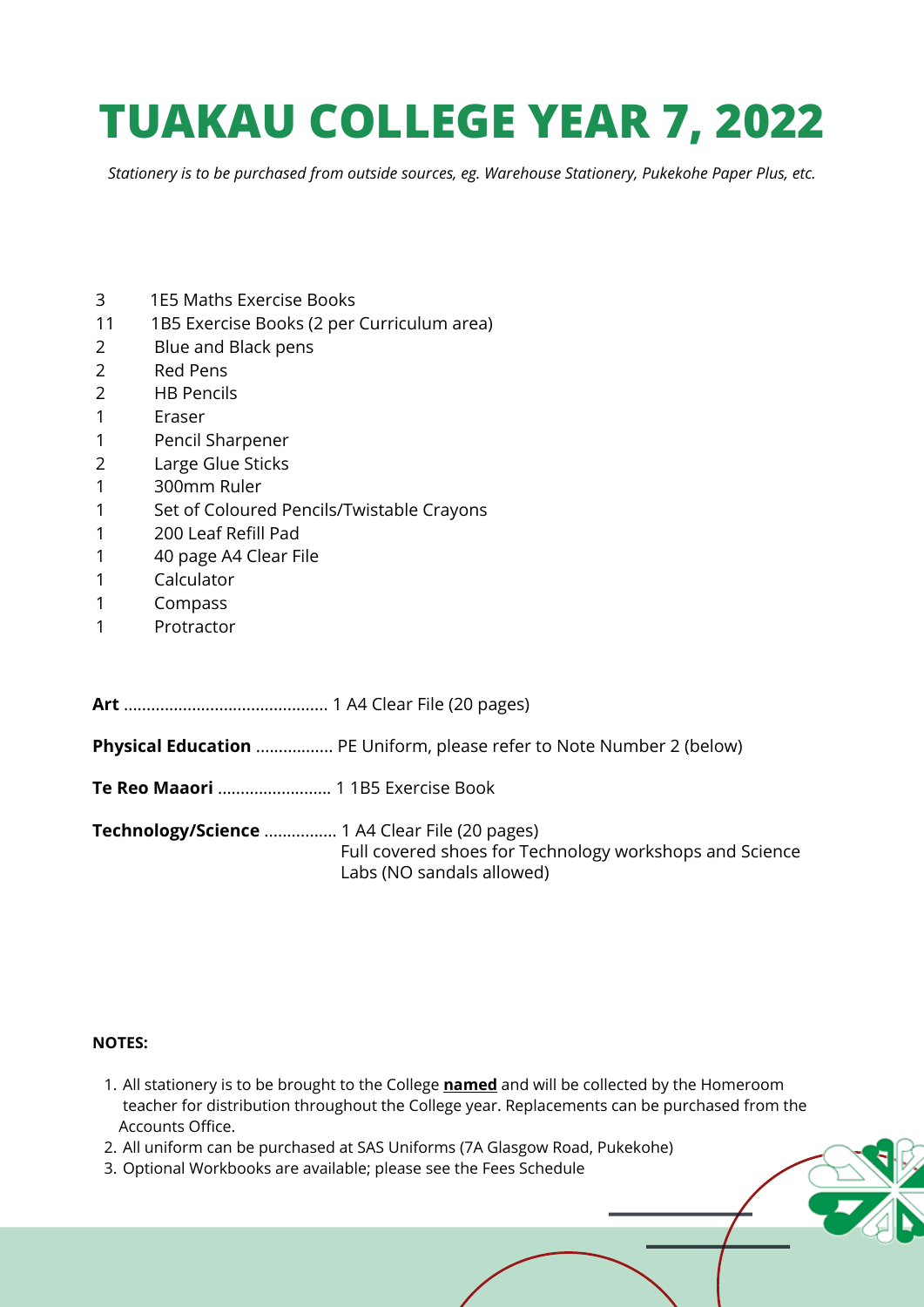## **TUAKAU COLLEGE YEAR 8, 2022**

*Stationery is to be purchased from outside sources, eg. Warehouse Stationery, Pukekohe Paper Plus, etc.*

- 3 1E5 Maths Exercise Books
- 12 1B5 Exercise Books (2 per Curriculum area)
- 2 Blue pens
- 2 Red Pens
- 2 HB Pencils
- 1 Eraser
- 1 Pencil Sharpener
- 2 Large Glue Sticks
- 1 300mm Ruler
- 1 Set of Coloured Pencils/Twistable Crayons
- 1 200 Leaf Refill Pad
- 1 40 page A4 Clear File
- 1 Scientific Calculator
- 1 Compass
- 1 Protractor

**Art** ............................................. 1 A4 Clear File (20 pages)

**Physical Education** ................. PE Uniform, please refer to Note Number 2 (below)

- **Digital Technology** ................. 1 Manila Folder and Clip
- **Te Reo Maaori** ......................... 1 1B5 Exercise Book 1 3B1 Notebook
- **Technology/Science** ................ 1 A4 Clear File (20 pages) Full covered shoes for Technology workshops and Science Labs (NO sandals allowed)
- **Food Technology** .......................1 A4 Clear File (30 pages) 1 named container to take food home Full covered shoes for Technology workshops and Science Labs (NO sandals allowed)

- All stationery is to be brought to the College **named** and will be collected by the Homeroom 1. teacher for distribution throughout the College year. Replacements can be purchased from the Accounts Office.
- 2. All uniform can be purchased at SAS Uniforms (7A Glasgow Road, Pukekohe)
- 3. Optional Workbooks are available; please see the Fees Schedule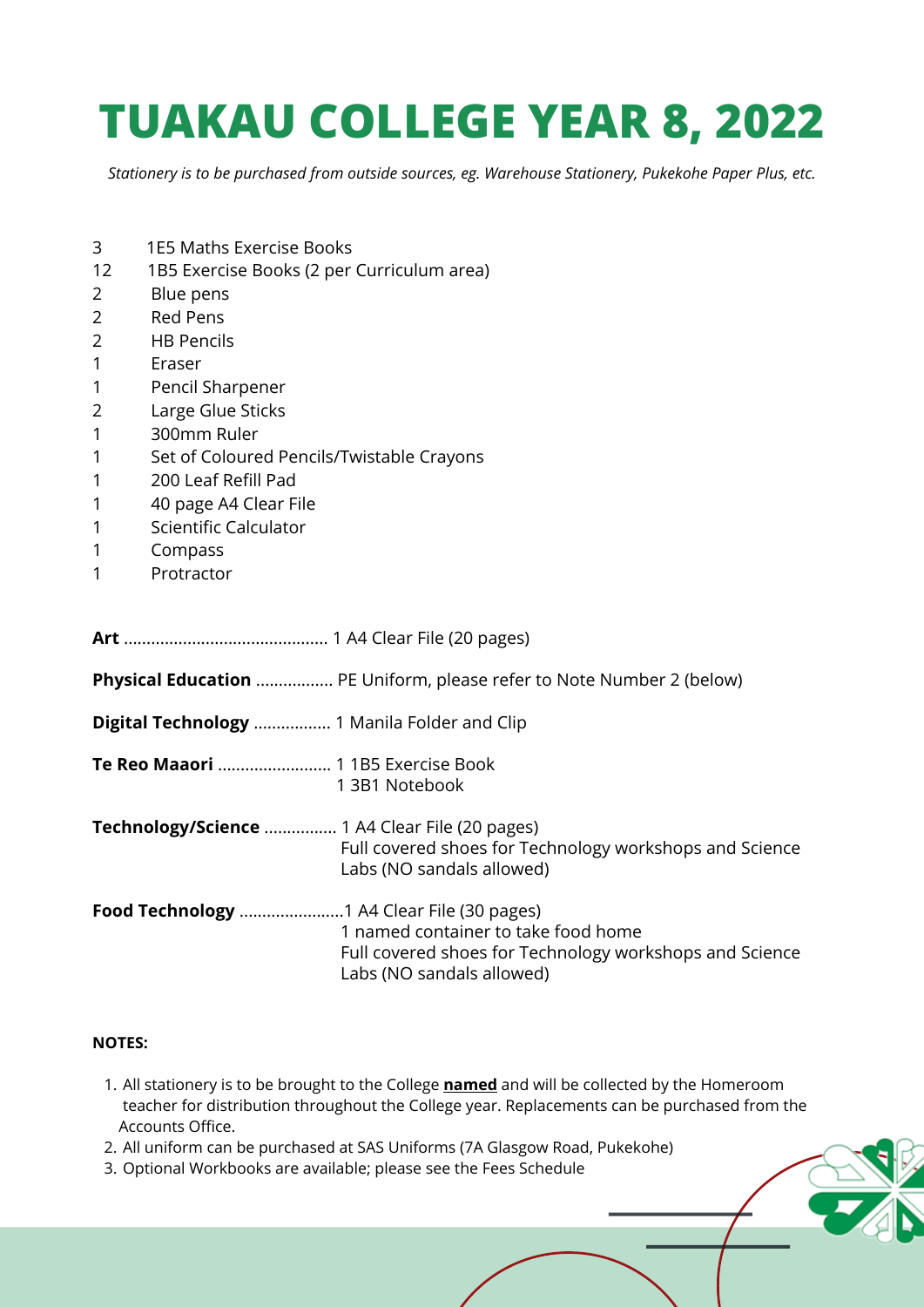## **TUAKAU COLLEGE YEAR 9, 2022**

*Stationery is to be purchased from outside sources, eg. Warehouse Stationery, Pukekohe Paper Plus, etc.*

#### **Art**

- A4 Visual Art Diary 60 pages *purchase from The Warehouse or Warehouse Stationery* 2B and 4B Pencils
- Black pens

#### **Business Studies**

- A4 Ring Binder
- A4 Refill
- Scissors
- Glue Stick
	- Coloured pens/felts

#### **English**

- 1B5 Exercise Books Blue and Red pens
- Set of coloured pencils
- HB Pencils
- Glue Stick
- Ruler
- Scissors
- 20 page A4 Clear File

#### **Health**

1B5 Exercise Books

#### **Maaori**

- 1B5 Exercise Book
- 3B1 Notebook

#### **Mathematics**

- 1J5 Mathematics Exercise Books
- 300mm Ruler
- HB Pencil
- Half Protractor
- Compass Blue, Black and Red pens
- Scientific Calculator

#### **Music**

- Ruler
- Eraser
- HB Pencil
- Blue Pen
- Black Pen
- 1B5 Exercise Book

#### **Digital Technology**

A4 Ring Binders

#### **Science**

1B5 Exercise Book

#### **Spanish**

- 1B5 Exercise Books
- Set Coloured Pencils
- Glue Stick
- Pen and Pencil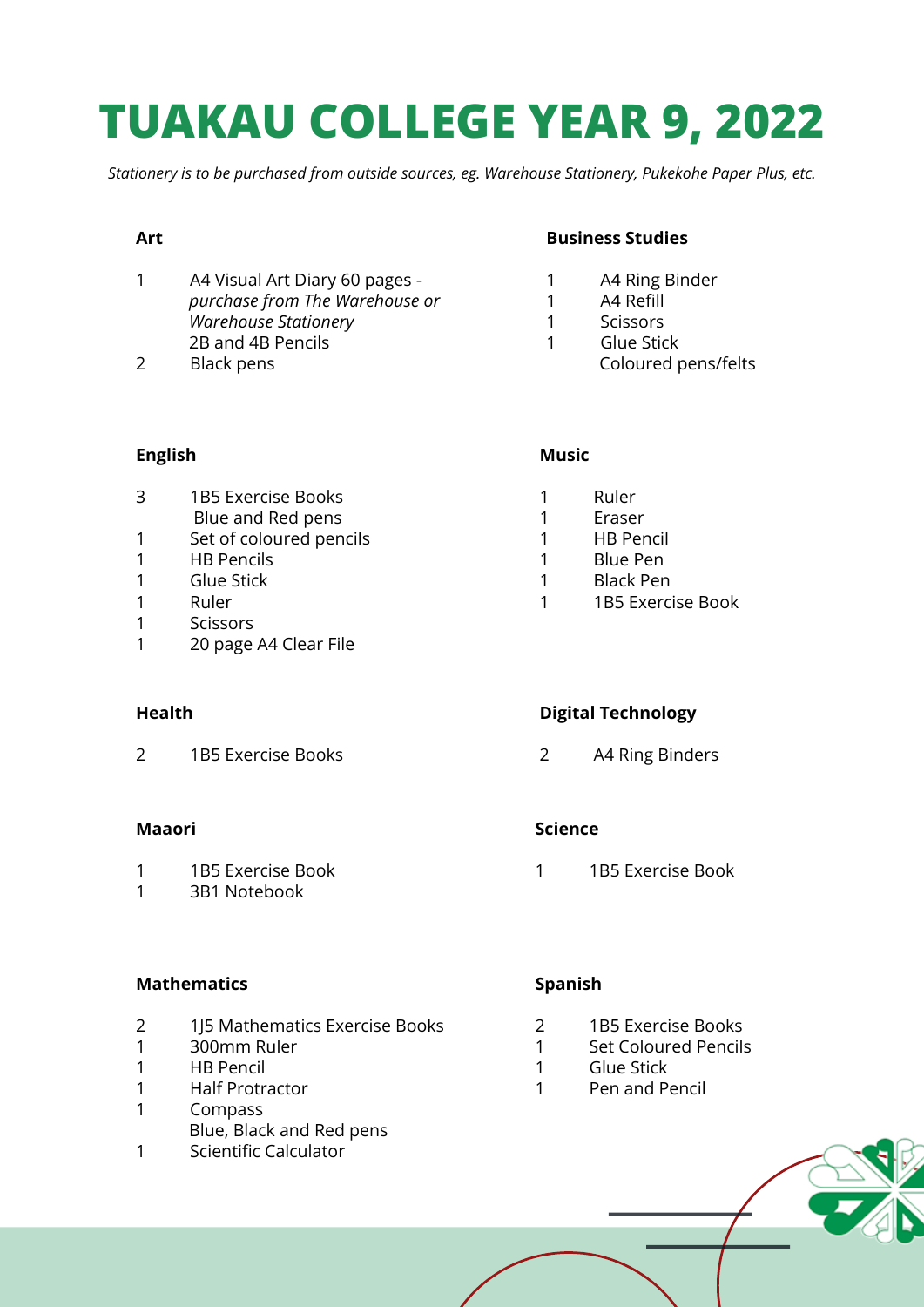### **TUAKAU COLLEGE YEAR 9, 2022 CONTINUED. . .**

#### **Social Studies**

- 1 2B5 Hardcover Exercise Book
- 1 Flip File 20 Leaf (Homework)
- 1 Glue Stick
- 1 HB Pencil
- 2 Blue/Black pens
- 1 Ruler
- 1 Compass
- 1 Protractor

#### **Physical Education**

PE Uniform, please refer to Note Number 2 (below)

#### **Year 9 Technology/Science**

*Requirements for the two Term Course*

- 1 A4 Clear File (20 pages)
- 1 A4 Clear File (30 pages)
- 1 Named container to take food home Full covered shoes for Technology workshops and Science Labs (NO sandals allowed)

#### **Design and Visual Communication (DVC)**

- 1 Set of Sketching Pencils
- 1 Set of Coloured Pencils
- 1 Sharpener
- 1 Eraser
- 1 A4 Clear File (20 pages)

- All uniform can be purchased at SAS Uniforms (7A Glasgow Road, Pukekohe) 1.
- 2. Optional Workbooks are available; please see the Fees Schedule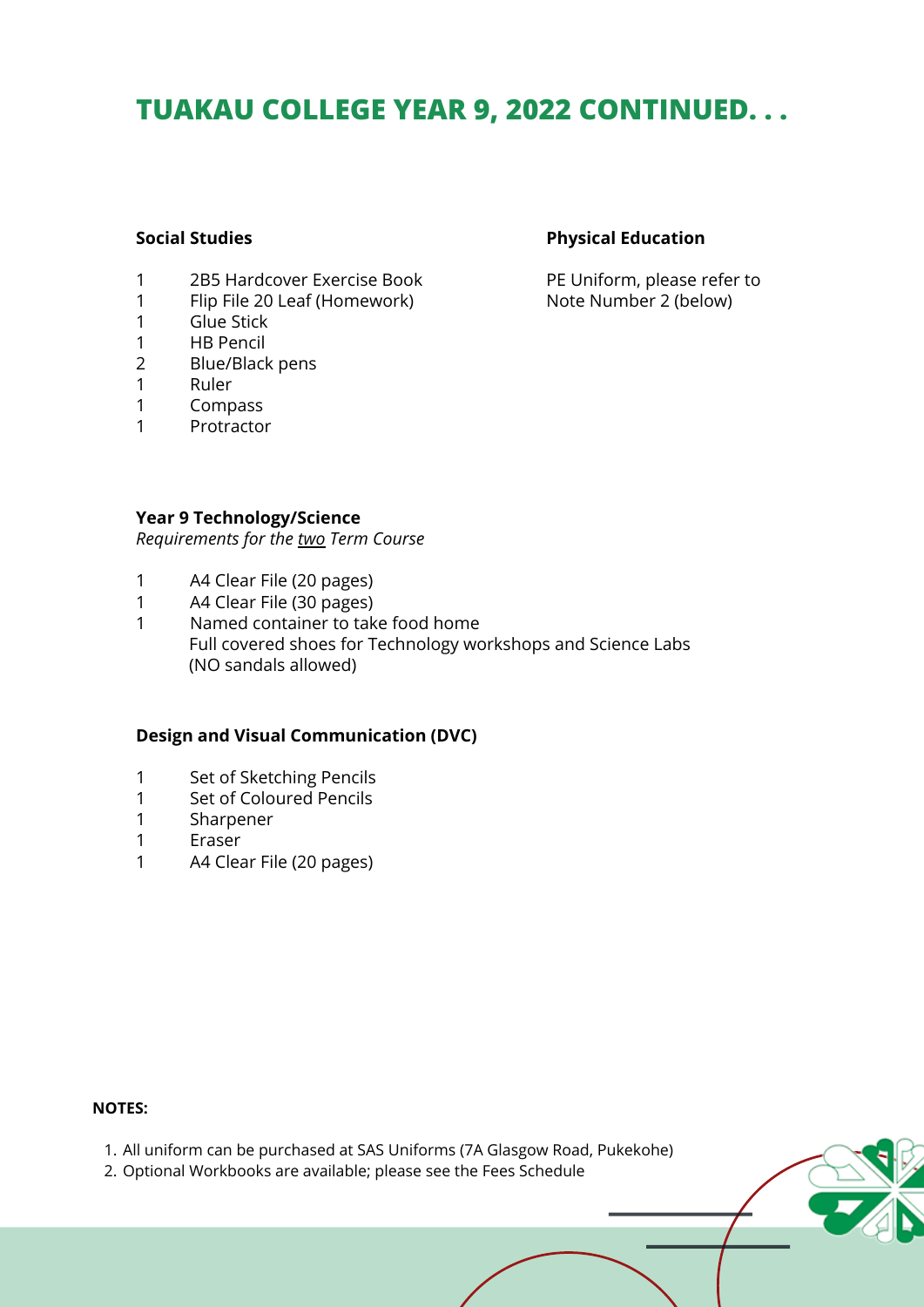## **TUAKAU COLLEGE YEAR 10, 2022**

*Stationery is to be purchased from outside sources, eg. Warehouse Stationery, Pukekohe Paper Plus, etc.*

#### **Art**

- A4 Visual Art Diary 60 pages *purchase from The Warehouse or Warehouse Stationery* 2B and 4B Pencils
- Black pens Selection of small brushes
- Pencil Sharpener
- 
- Eraser

#### **English**

- 1B5 Exercise Books
- Blue and Red pens
- Set of coloured pencils HB Pencils
- Glue Stick
- Ruler
- 20 page A4 Clear File

#### **Health**

1B5 Exercise Book

#### **Te Reo Maaori**

- 1B5 Exercise Books
- Refill Pad
- 3B1 Notebook

#### **Spanish**

- 1B5 Exercise Books
- Set Coloured Pencils
- Pen and Pencil

#### **Business Studies**

- A4 Ring Binder
- A4 Lined Refill Coloured Felts
- Scissors
- Glue Stick
- Calculator
- USB Stick
- Write-on Workbook *from College (\$15)*

#### **Music**

- Ruler
- Eraser
- HB Pencil
- Blue Pen
- Black Pen
- 1B5 Exercise Book

#### **Digital Technology**

A4 Ring Binder

#### **Mathematics**

- 1J5 Mathematics Exercise Books
- 300mm Ruler
- HB Pencil
- Eraser
- Half Protractor
- Compass Blue, Black and Red pens
- Scientific or Graphics Calculator *(see Teacher for Model Number)*

#### **Science**

1B5 Exercise Book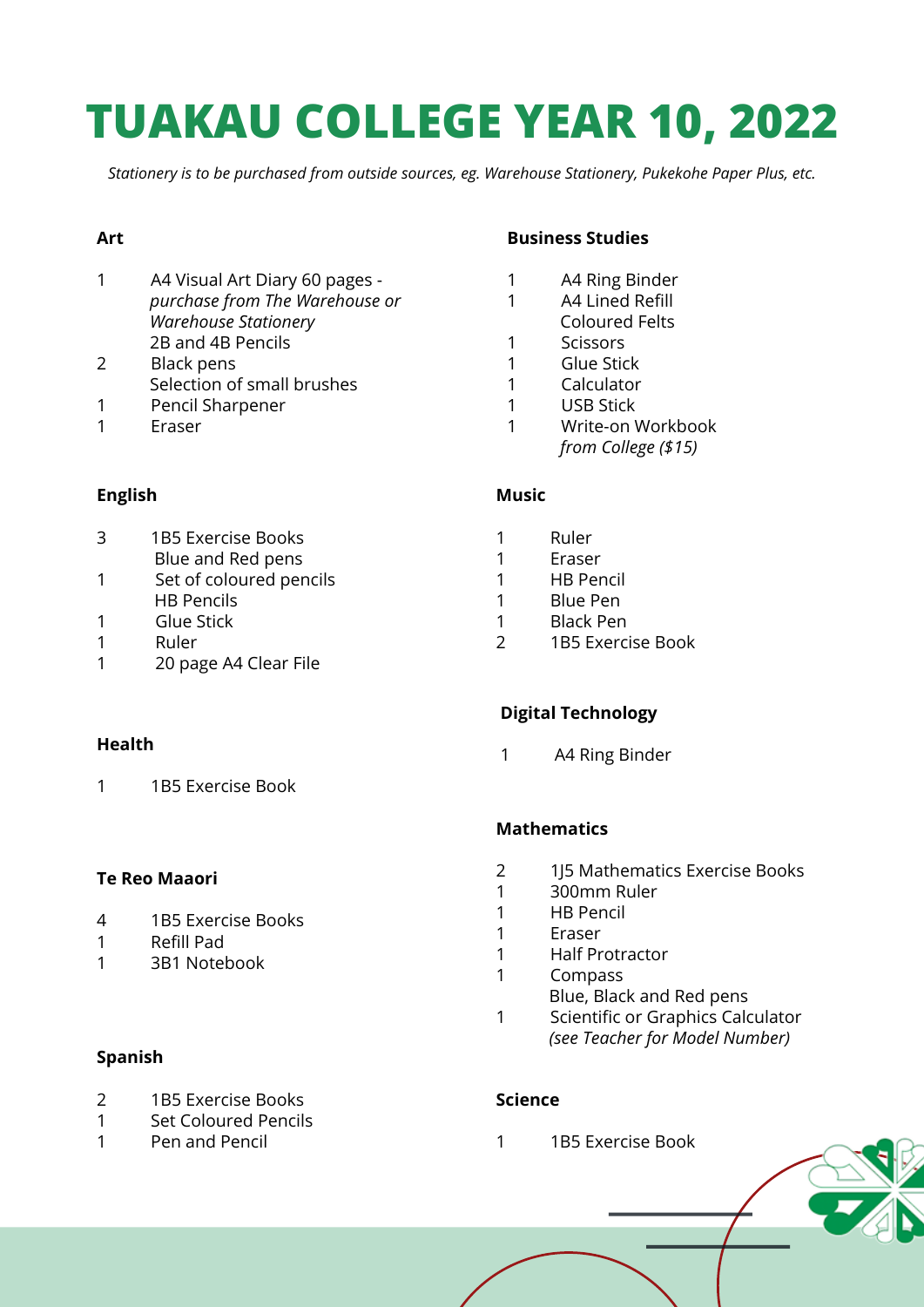### **TUAKAU COLLEGE YEAR 10, 2022 CONTINUED. . .**

#### **Social Studies**

- 1 2B5 Hardcover Exercise Book
- 1 HB Pencil
- 1 Glue Stick
- 1 Ruler
- 1 Compass
- 1 Protractor
- 1 20-page Clear File
- 1 8GB USB

#### **Horticulture**

1 1B5 Exercise Book Sturdy shoes or gumboots suitable for wearing in the Horticulture Block

#### **Physical Education**

PE Uniform, please refer to Note Number 2 (below)

#### **Year 10 Technology/Science/Food Technology**

- 1 A4 Clear File (30 pages)
- 1 Named container to take food home Full covered shoes for Technology workshops and Science Labs (NO sandals allowed)

#### **Design and Visual Communication (DVC)**

- 1 Set of Sketching Pencils
- 1 Set of 24 Coloured Pencils
- 1 Sharpener
- 1 Eraser
- 1 A4 Clear File (20 pages)

- All uniform can be purchased at SAS Uniforms (7A Glasgow Road, Pukekohe) 1.
- 2. Optional Workbooks are available; please see the Fees Schedule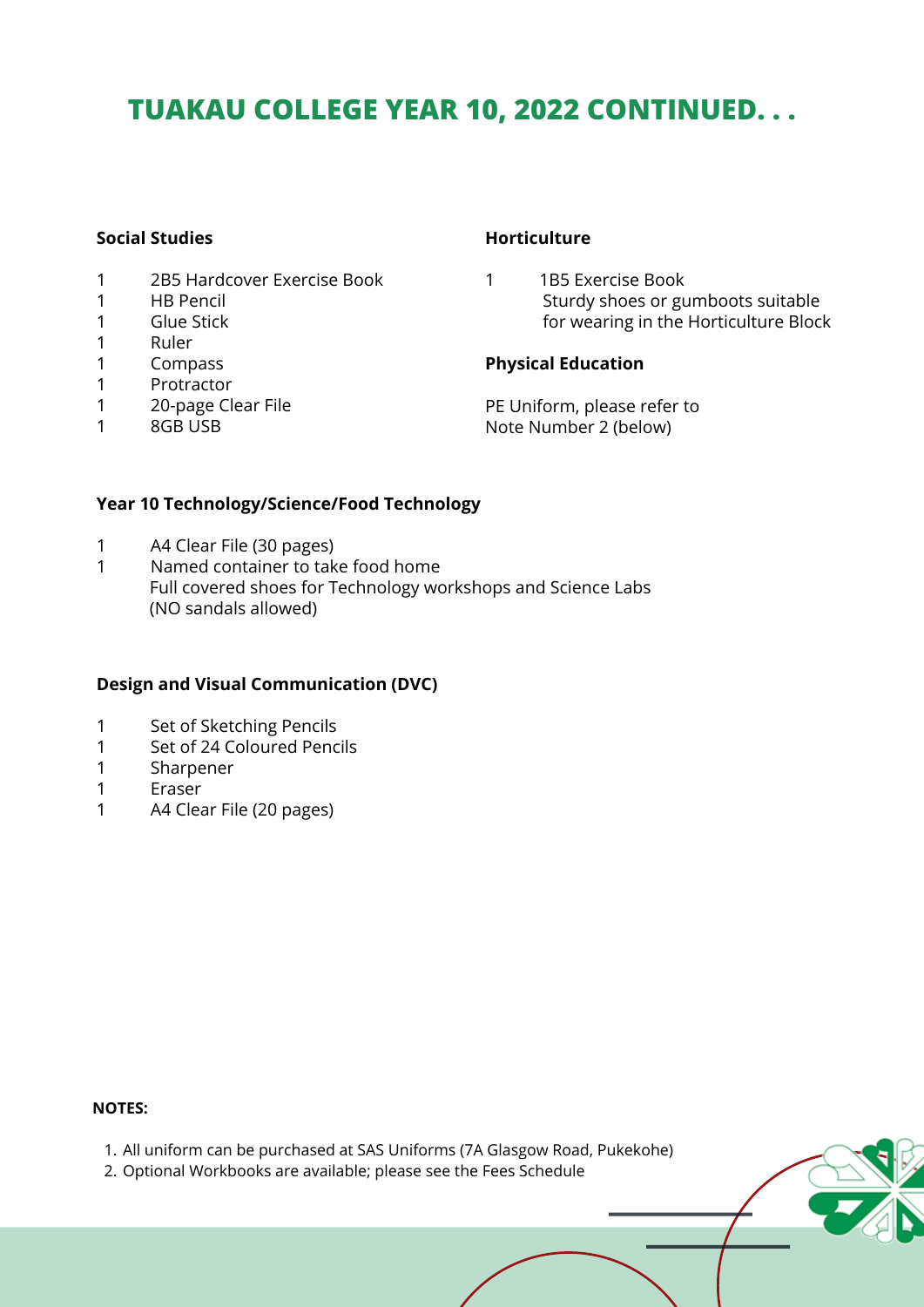## **TUAKAU COLLEGE YEAR 11, 2022**

*Stationery is to be purchased from outside sources, eg. Warehouse Stationery, Pukekohe Paper Plus, etc.*

#### **Accounting**

- 1 A4 Ring Binder
- 1 A4 Lined Refill
- 1 Calculator
- 1 USB Stick

#### **Mathematics Internal Standards NCEA L1**

- 3 1J5 Maths Exercise Books
- 1 HB Pencil<br>1 Ruler 300
- 1 Ruler 300mm<br>1 Fraser
- **Fraser**
- 1 Pen Blue, Black and Red
- 1 Scientific Calculator

#### **Economics**

- 1 A4 Ring Binder
- 1 A4 Lined Refill
- 1 USB Stick

#### **Mathematics L1 Numeracy Course**

- 2 1J5 Maths Exercise Books
- 1 HB Pencil<br>1 Ruler 300
- 1 Ruler 300mm<br>1 Fraser
- **Fraser**
- 1 Pen Blue, Black and Red
- 1 Scientific Calculator

#### **Mathematics NCEA L1**

- 2 1J5 Maths Exercise Books
- 1 HB Pencil
- 1 Ruler 300mm
- 1 Eraser
- 1 Pen Blue, Black and Red
- 1 Graphics Calculator FX9750GII or Scientific Calculator

#### **English Literacy**

- 2 1B5 Exercise Books Blue pens
- 1 Set of Coloured Pencils
- 1 20 Page Pocket Folder

#### **Horticulture**

1 A4 Refill Lined Sturdy shoes or gumboots suitable for wearing in the Horticulture Block

#### **English AS**

- 1 A4 Ring Binder (NOT Lever Arch)
- 1 Refill Lined A4
- 1 Plastic Sleeves/Pockets
- 1 1B5 Exercise Book
- 1 Set of Coloured Pencils Blue pens

#### **Social Sciences**

- 1 A4 Refill Lined
- 1 A4 Ring Binder

#### **Science (all 3 classes)**

- 1 A4 Refill Lined
- 1 A4 Ring Binder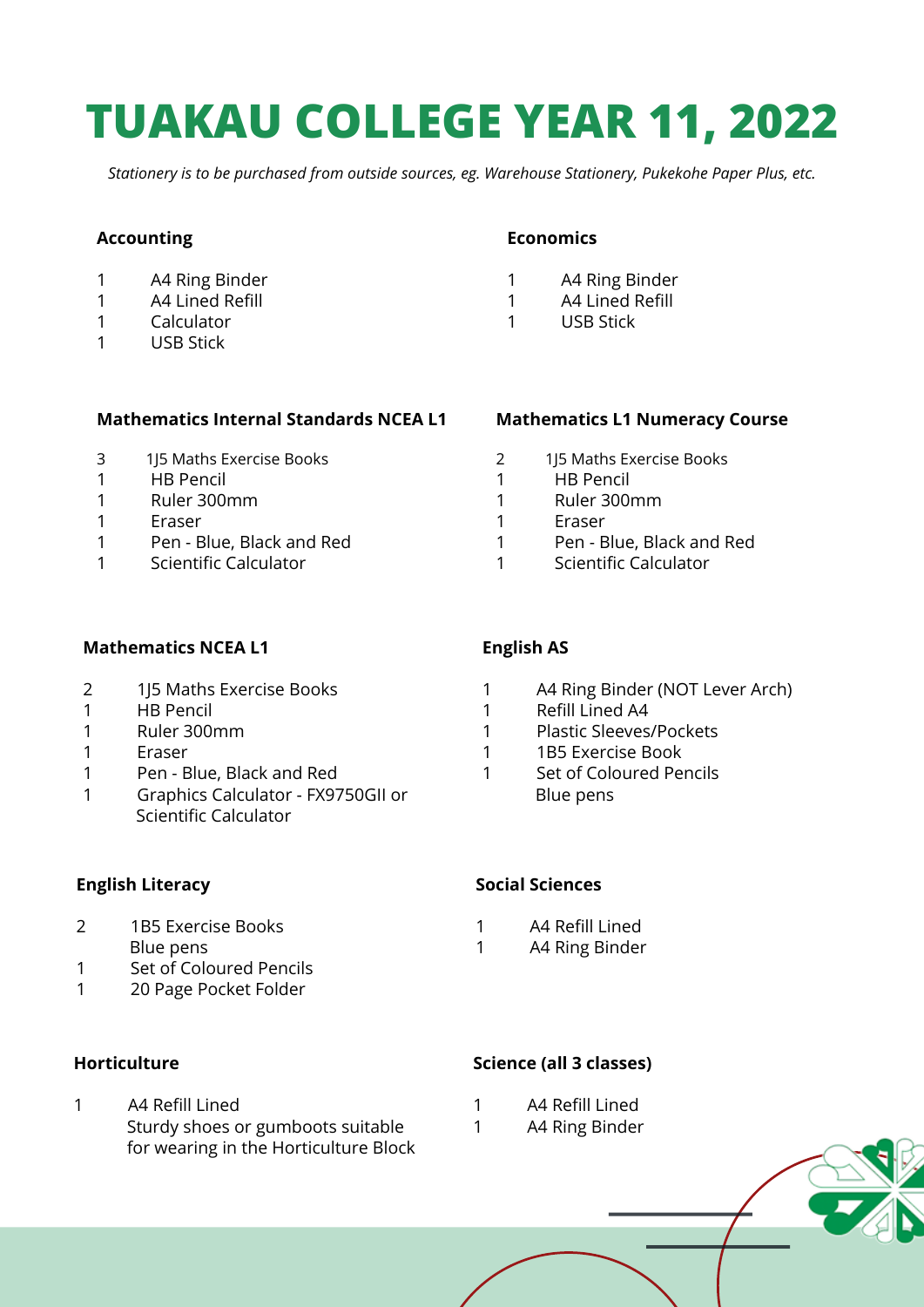### **TUAKAU COLLEGE YEAR 11, 2022 CONTINUED. . .**

#### **Art NCEA L1**

- 1 A4 Visual Diary 60 pages *purchase from The Warehouse or Warehouse Stationery*
- 2 Black pens 2B and 4B Pencils Selection of small brushes
- 1 Pencil Sharpener
- 1 Eraser All Year 11 students are encouraged to purchase their own oil or acrylic paints

#### **Geography and History**

- 1 2B8 Exercise Book
- 3 Blue/Black Pens
- 1 Scientific Calculator
- 1 HB Pencil
- 1 Glue Stick
- 1 Ruler 300mm
- 1 Highlighter (Orange/Yellow)
- 1 8GB USB

#### **Maaori**

- 2 1B5 Exercise Books
- 1 3B1 Notebook
- 1 10 page Clear File Refill Pad

#### **Physical Education**

1 2B5 Hardcover Exercise Book PE Uniform, please refer to Note Number 2 (below)

#### **Music**

- 1 HB Pencil
- 1 Eraser
- 1 Ruler 300mm
- 1 1B5 Exercise Book

#### **Health**

2 2B5 Hardcover Exercise Books

#### **Hospitality**

- 1 Drawing Pencil
- 1 Black and Blue Pen
- 

#### **Digital Technology**

1 A4 Ring Binder

#### **Product Design (***Achievement Standard***)**

- 1 A4 Ring Binder
- 1 A4 Refill Lined

1 A3 Display File 20 Pockets

- 
- 1 Highlighter

#### **Spanish**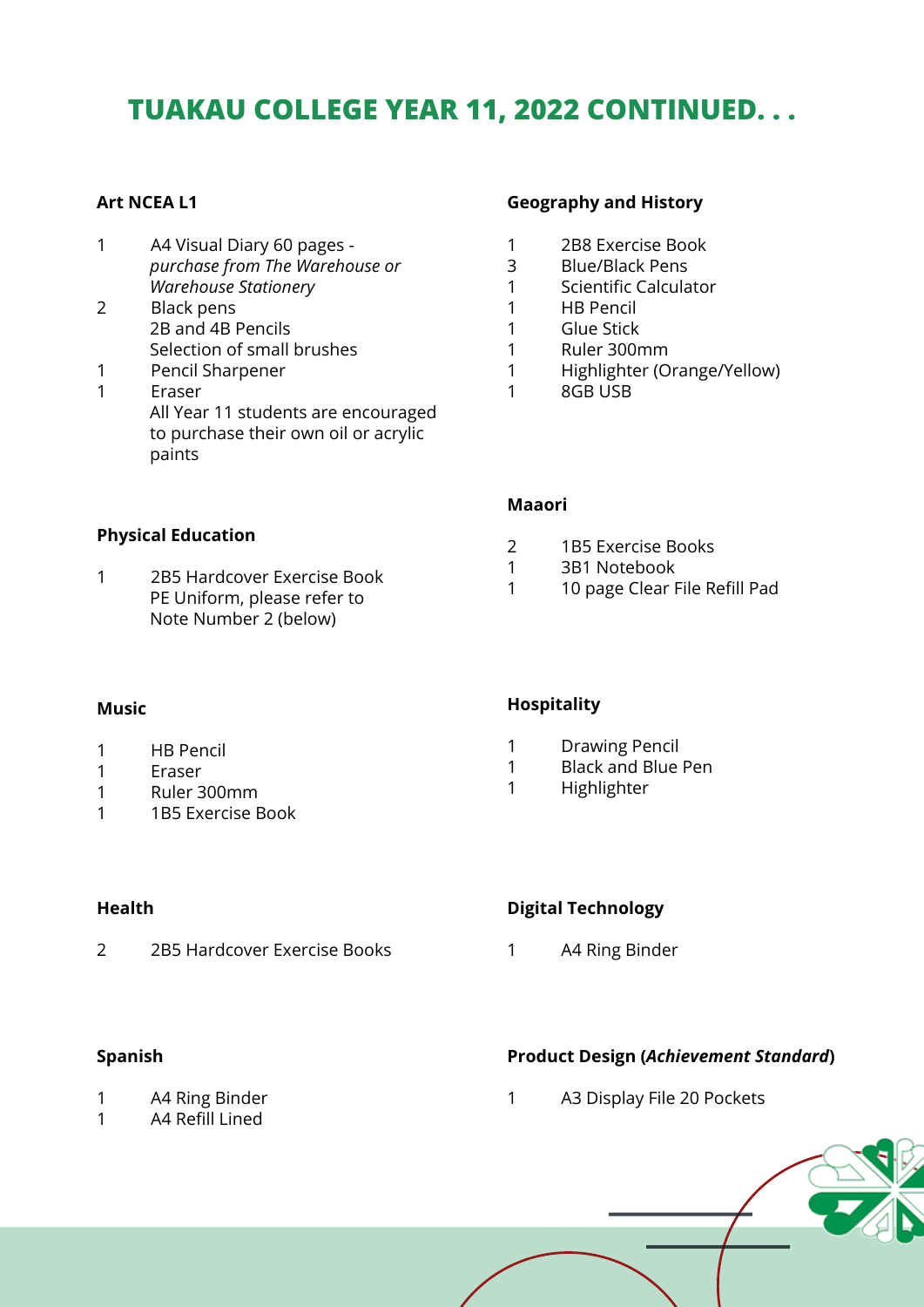#### **TUAKAU COLLEGE YEAR 11, 2022 CONTINUED. . .**

#### **Design and Visual Communication (DVC)**

- 1 Black Fine Liner Pen
- 1 Set of Sketching Pencils
- 1 Eraser
- 1 Sharpener
- 1 Set of 24 Coloured Pencils
- 1 A3 Display File 20 Pockets

**Fabric**

- 1 A3 Display File 20 pockets
- 1 Set of Coloured Pencils
- 1 Glue Stick

#### **Year 11 Technology/Science/Food Technology**

- 1 A4 Clear File (30 pages)
- 1 Highlighter
- 1 Named container to take food home Full covered shoes for Technology workshops and Science Labs (NO sandals allowed)

- All uniform can be purchased at SAS Uniforms (7A Glasgow Road, Pukekohe) 1.
- 2. Optional Workbooks are available; please see the Fees Schedule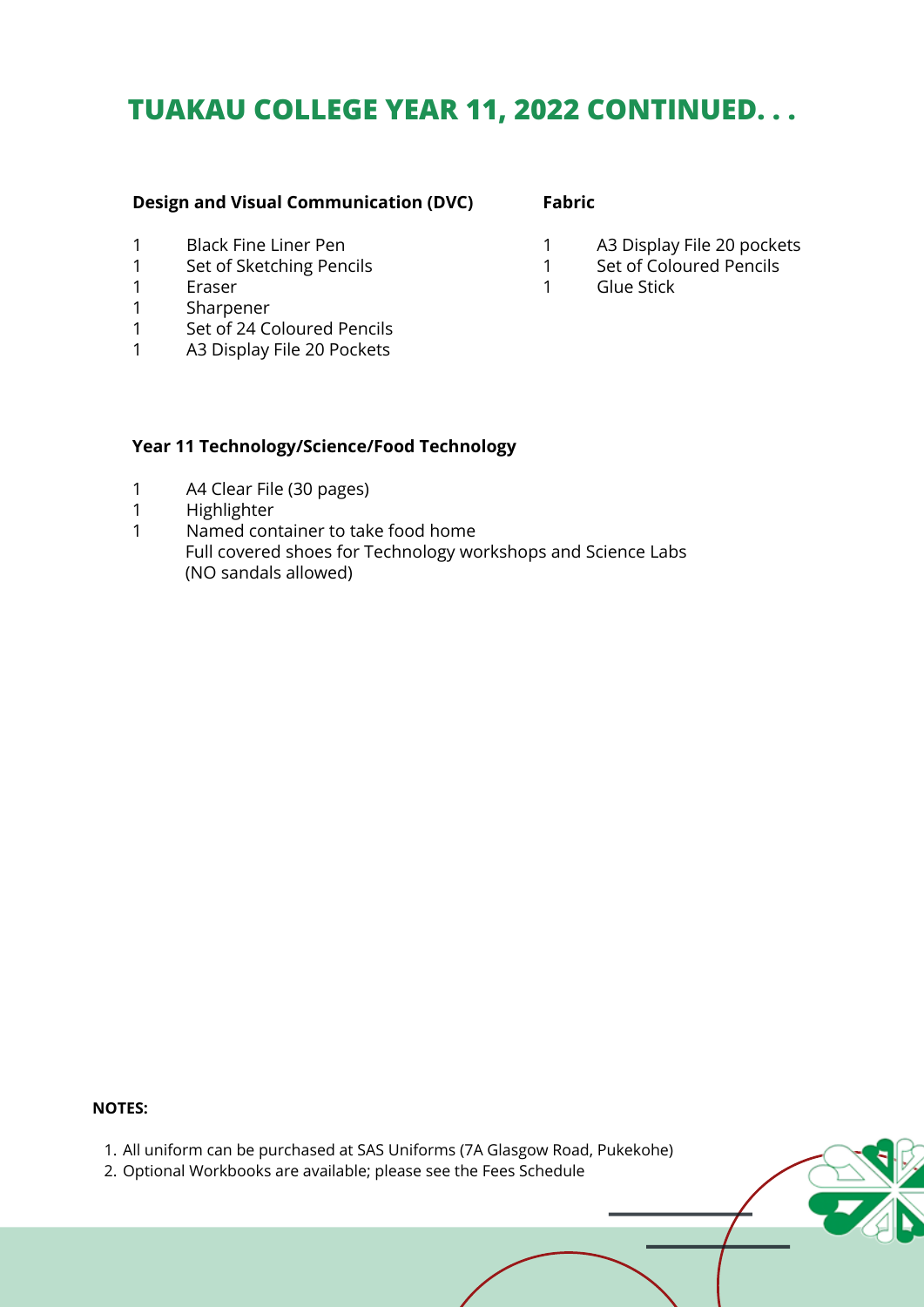## **TUAKAU COLLEGE YEAR 12, 2022**

*Stationery is to be purchased from outside sources, eg. Warehouse Stationery, Pukekohe Paper Plus, etc.*

#### **Accounting**

- 1 A4 Ring Binder
- 1 A4 Lined Refill
- 1 Calculator
- 1 USB Stick

#### **Biology**

- 1 A4 Ring Binder
- 1 A4 Lined Refill

**Horticulture**

#### **Maaori**

### 1 10 Page Clear File<br>2 1B5 Exercise Book

- 1B5 Exercise Books
- 1 3B1 Notebook
- 1 Refill Pad

#### **Mathematics NCEA L2**

- 2 1J5 Maths Exercise Books
- 1 HB Pencil
- 1 Ruler 300mm
- 1 Eraser
- 1 Half Protractor
- 1 Compass
- 1 Black pen
- 1 Blue pen
- 1 Red pen
- 1 Graphics Calculator Casio Fx9750GII

#### **Mathematics Standard NCEA L1/L2**

1 1B5 Exercise Book *or* Folder and Refill

- 2 1J5 Exercise Maths Books
- 1 Ruler 300mm
- 1 HB Pencil
- 1 Eraser
- 1 Black pen
- 1 Blue pen
- 1 Red pen
- 1 Graphics Calculator Casio FX9750GII or Scientific Calculator

#### **Art - Painting**

1 A4 Visual Diary 60 pages *purchase from The Warehouse or Warehouse Stationery* Black pens Pencils Selection of Brushes Oil or Acrylic Paint

#### **Art - Photography**

- 1 A4 Visual Diary 60 pages *purchase from The Warehouse or Warehouse Stationery*
- 2 USB Sticks
- 1 Digital Camera 18MP or higher or a Smart Phone (must be i-Phone 5 or Samsung equivalent)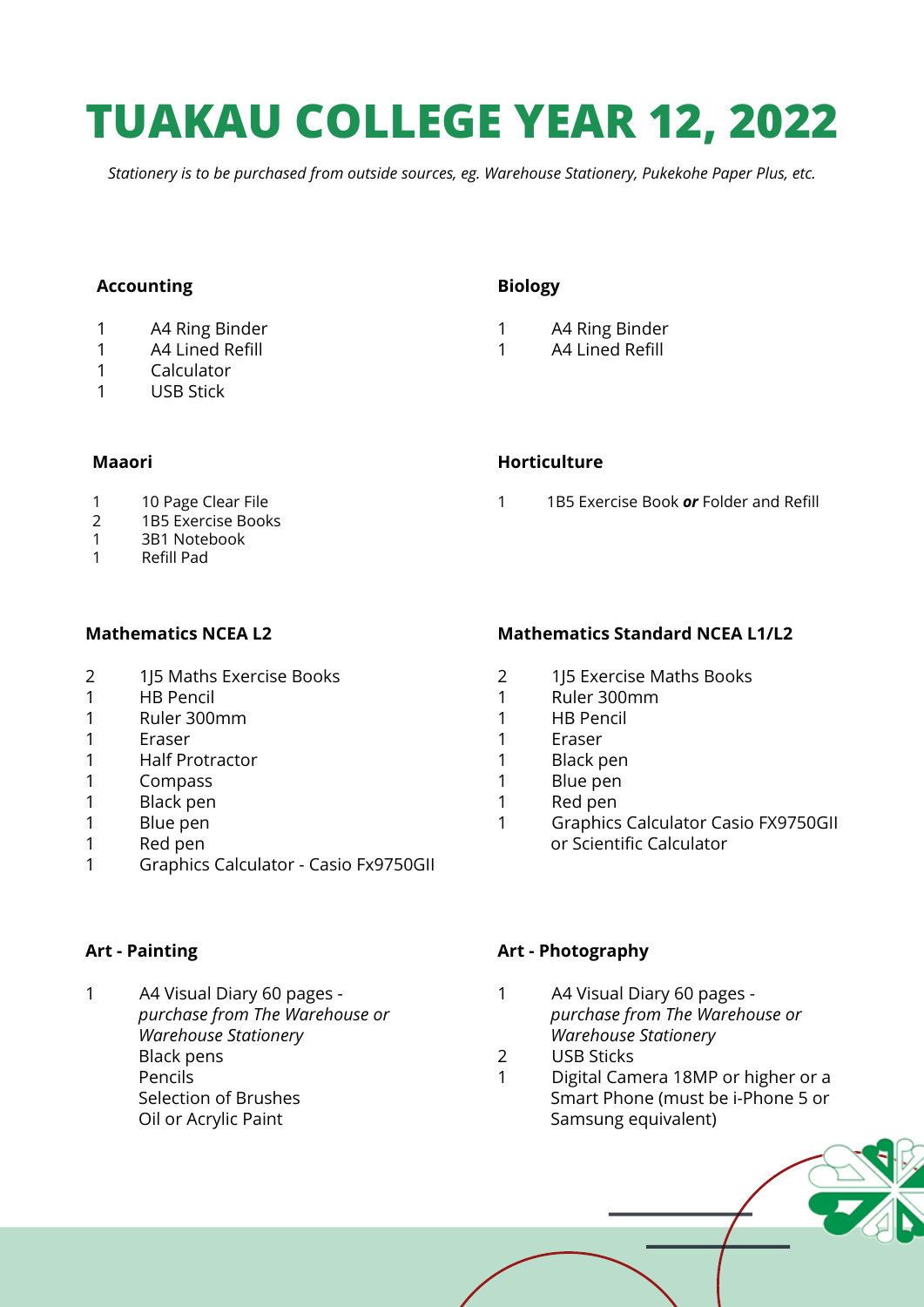### **TUAKAU COLLEGE YEAR 12, 2022 CONTINUED. . .**

#### **Health NCEA**

- 2B5 Hardcover Exercise Books
- A4 Clear File

#### **Economics and Management Studies**

- A4 Ring Binder
- A4 Refill Lined
- USB Stick

#### **Media Studies**

- 1B5 Exercise Book
- USB Stick

#### **English**

- A4 Ring Binder (NOT Lever Arch)
- A4 Refill Lined
- Set of Coloured Pencils Blue pens

#### **Digital Technology**

A4 Ring Binder

#### **Chemistry**

- A4 Ring Binder
- A4 Refill Lined

#### **Physics**

- A4 Graph Refill
- A4 Ring Binder
- A4 Refill Lined

#### **Physical Education (PE)**

 2B5 Hardcover Exercise Book PE Uniform, please refer to Note Number 2 (below)

#### **MIT Course - Sports Leadership**

 2B5 Hardcover Exercise Book PE Uniform, please refer to Note Number 2 (below)

#### **Music**

- Black and Blue pen
- 1B5 Exercise Book
- HB Pencil
- Eraser
- Ruler 300mm

#### **Geography and History**

- 2B8 Exercise Book
- HB Pencil
- Ruler 300mm
- HB Pencil
- Glue Stick
- Scientific Calculator
- Black/Blue pens
- Highlighter (Yellow)
- 8GB USB

#### **Spanish**

- A4 Refill Lined
- A4 Ring Binder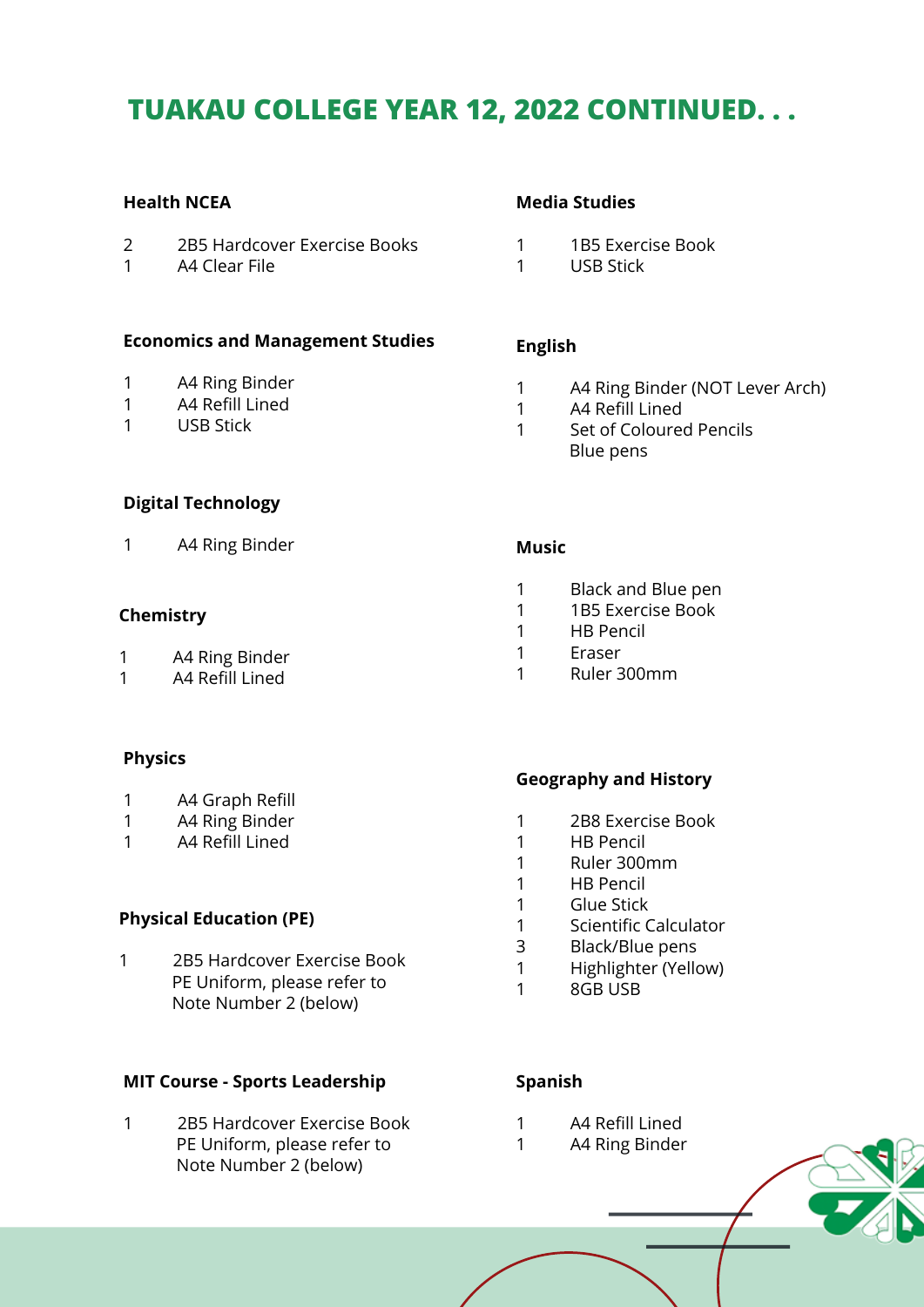### **TUAKAU COLLEGE YEAR 12, 2022 CONTINUED. . .**

#### **Outdoor Education**

- 2B5 Hardcover Exercise Book
- Ring Binder A4
- Ring Lined A4

#### **Hospitality**

- Blue/Black pen
- Drawing Pencil
- Highlighter

#### **Fabric**

- **Design and Visual Communication (DVC)**
- Black Fine Liner pen
- Set of Sketching Pencils
- Eraser
- Pencil Sharpener
- Set of 24 Coloured Pencils
- A3 Display File 20 Pockets
- A3 Display File 20 Pockets
- Set of Coloured Pencils
- Glue Stick

#### **Product Design**

A3 Display File 20 Pockets

#### **Year 12 Technology/Science/Food Technology**

- A4 Clear File (30 pages)
- Highlighter
- Named container to take food home Full covered shoes for Technology workshops and Science Labs (NO sandals allowed)

- All uniform can be purchased at SAS Uniforms (7A Glasgow Road, Pukekohe) 1.
- 2. Optional Workbooks are available; please see the Fees Schedule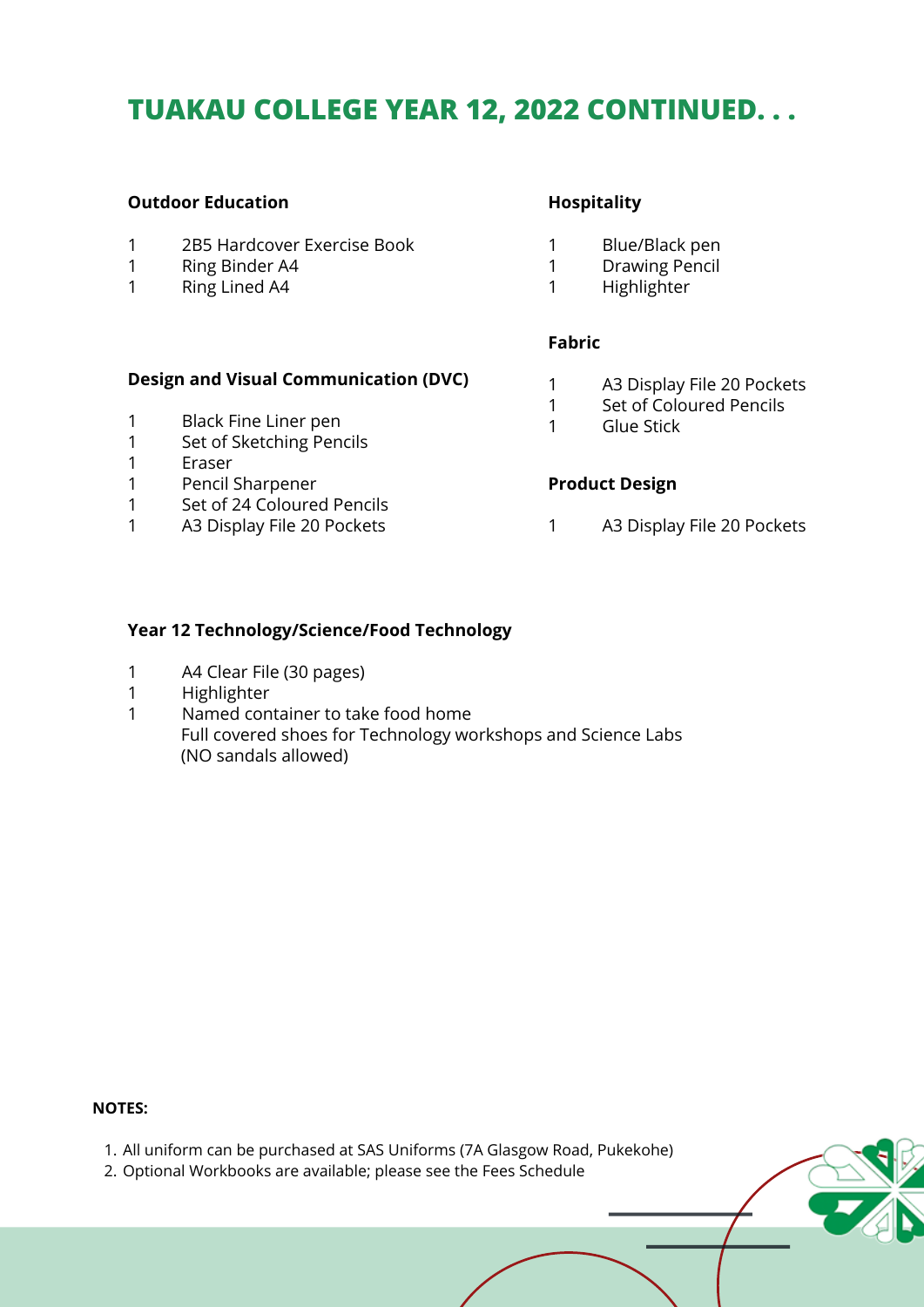## **TUAKAU COLLEGE YEAR 13, 2022**

*Stationery is to be purchased from outside sources, eg. Warehouse Stationery, Pukekohe Paper Plus, etc.*

#### **Accounting and Management Studies**

- 1 A4 Ring Binder
- 1 A4 Lined Refill
- 1 Calculator
- 1 USB Stick

#### **Art Painting**

- 1 A4 Visual Diary *purchase from The Warehouse or Warehouse Stationery* Black pens and pencils Selection of Brushes
- 1 Memory Stick Students to purchase their own Oil or Acrylic Paints

#### **Mathematics with Calculus NCEA L3**

- 1 Blue, Black and Red pen
- 2 1J5 Exercise Books
- 1 Graphics Calculator Casio FX9750GII

#### **Chemistry**

- 1 A4 Ring Binder
- 1 A4 Refill Lined

#### **Digital Technology**

1 A4 Ring Binder

#### **Economics**

- 1 A4 Ring Binder
- 1 A4 Refill Lined
- 1 USB Memory Stick

#### **Maaori**

- 2 1B5 Exercise Books
- 1 10 page Clear File
- 1 3B1 Notebook
- 1 Refill Pad

#### **Geography and History**

- 1 Scientific Calculator
- 1 2B8 Exercise Book<br>1 Glue Stick
- 1 Glue Stick<br>1 HB Pencil
- **HB Pencil**
- 1 300mm Ruler
- 1 Compass<br>1 Protracto
- **Protractor**
- 1 8GB USB

#### **Mathematics with Statistics NCEA L3**

- 1 Blue, Black and Red pen
- 2 1J5 Exercise Books
- 1 Graphics Calculator Casio FX9750GII

#### **Art - Photography**

- 1 A4 Visual Diary 60 pages *purchase from The Warehouse or Warehouse Stationery*
- 2 USB Memory Sticks<br>1 Digital Camera
- Digital Camera

#### **Physics**

- 1 A4 Ring Binder
- 1 A4 Lined Refill

#### **Product Design**

1 A3 Display File 20 Pockets